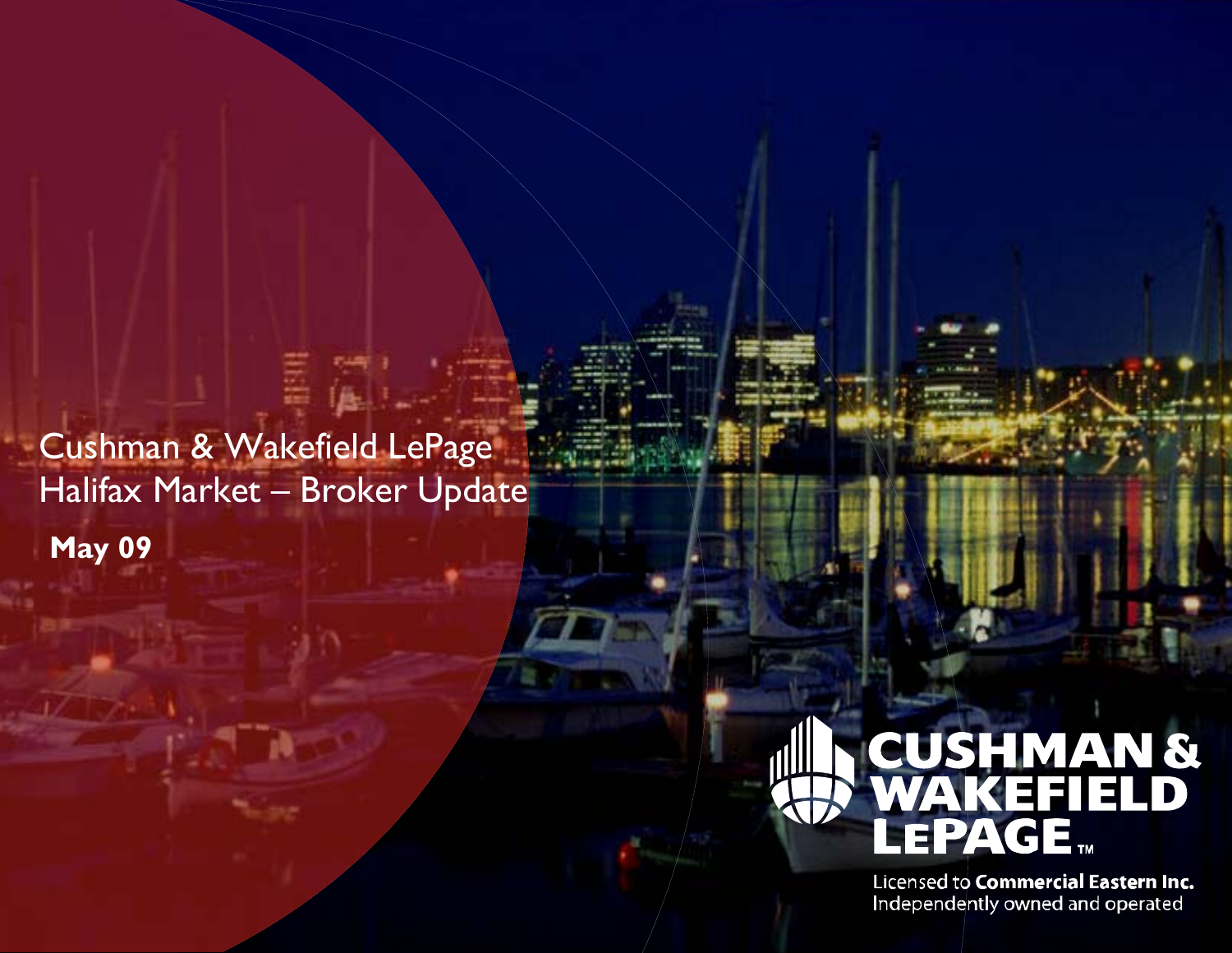## **HALIFAX MARKET – BROKER UPDATE**



### **OFFICE - May 09**

Licensed to Commercial Eastern Inc. Independently owned and operated

**Bill MacAvoy**  902.425.1872 bmacavoy@cweast.com

**Darlene Bennett**902.425.5887 dbennett@cweast.com

**Mike Brown**902.482.1767 mbrown@cweast.com

**Steven Dexter**902.425.0377 sdexter@cweast.com

**Jamie Ferguson** 902.425.4009 jferguson@cweast.com

**Tom Gerard**902.425.1303 tgerard@cweart.com

**Mat Houston**902.425.8446 mhouston@cweast.com

**Andrew Belliveau**902.482.2998 abelliveau@cweast.com



**www.cweast.com**

1809 Barrington St., Suite 802 Halifax, NS B3J 3K8 Licensed to **Commercial Eastern Inc**. Independently owned and operated

| 29.IU/Z<br>$1$ voy $@$ cweast.com                   | <b>Address</b>                                              | Sq. Ft.                            | <b>Price</b>                      | <b>Details</b>                                                                                 | Agent                               |
|-----------------------------------------------------|-------------------------------------------------------------|------------------------------------|-----------------------------------|------------------------------------------------------------------------------------------------|-------------------------------------|
| lene Bennett<br>25.5887                             | 1959 Upper Water<br><b>HALIFAX - SUBLEASE</b>               | 19,355 sq. ft.                     | Call for Details                  | Can be subdivided                                                                              | Darlene Bennett                     |
| $textmathcal{Q}$ cweast.com                         | <b>1601 Lower Water Street</b><br><b>HALIFAX - SUBLEASE</b> | 7,000-10,000 sq. ft.               | Call for Details                  | 3-4 Offices, boardroom, meeting room, open areas,<br>Workstations & furniture may be available | Darlene Bennett                     |
| e <b>Brown</b><br>82.1767<br><u>wn@cweast.com</u>   | 7 Mellor Street<br><b>CITY OF LAKES - SUBLEASE</b>          | 6760 sq. ft.                       | Call for Details                  | Leaseholds in place                                                                            | <b>Bill MacAvoy</b>                 |
| <sup>r</sup> en Dexter<br>25.0377                   | 2760-64 Robie Street<br><b>HALIFAX</b>                      | Up to 5,000 sq. ft.                | \$10.00 Net                       | Second Floor Office Space                                                                      | Tom Gerard, Mike Brown, Mat Houston |
| er@cweast.com                                       | 2178-80 Gottigen Street<br><b>HALIFAX</b>                   | 3,050 sq. ft. &<br>$1,800$ sq. ft. | $$14.00$ Gross<br>Elec. not incl. | <b>Ground Floor Retail/Office</b>                                                              | Tom Gerard, Mike Brown, Mat Houston |
| ie Ferguson<br>25.4009<br>$\mathsf{son@cweast.com}$ | 1378 Bedford Highway<br><b>BEDFORD</b>                      | 2,500/1,500 sq. ft.                | \$12.00 Net                       | Office/Retail                                                                                  | Jamie Ferguson                      |
| า Gerard                                            | 1809 Barrington (CIBC Tower)<br><b>HALIFAX - SUBLEASE</b>   | 2,993 sq. ft.                      | Call for Details                  | 7 Offices, Boardroom & Kitchen/Service Area                                                    | Darlene Bennett                     |
| 25.1303<br><u>ון האיפורי כרוז</u>                   | 2334 ' or tard Plaza<br><b>FINLIE LA</b>                    | 2,700 sq. ft.                      | \$18.00 Gross                     | 10 Offices, Kitchen, Boardroom, Lots of Free Parking                                           | Tom Gerard, Mike Brown, Mat Houston |
| <b>Houston</b><br>25.8446<br>ston@cweast.com        | 1969 Upper Water Street<br><b>HALIFAX - SUBLEASE</b>        | 1,979 sq. ft.                      | Call for Details                  | 20 <sup>th</sup> Floor, 3 Offices, Boardroom,<br>Leaseholds in Excellent Condition             | Darlene Bennett                     |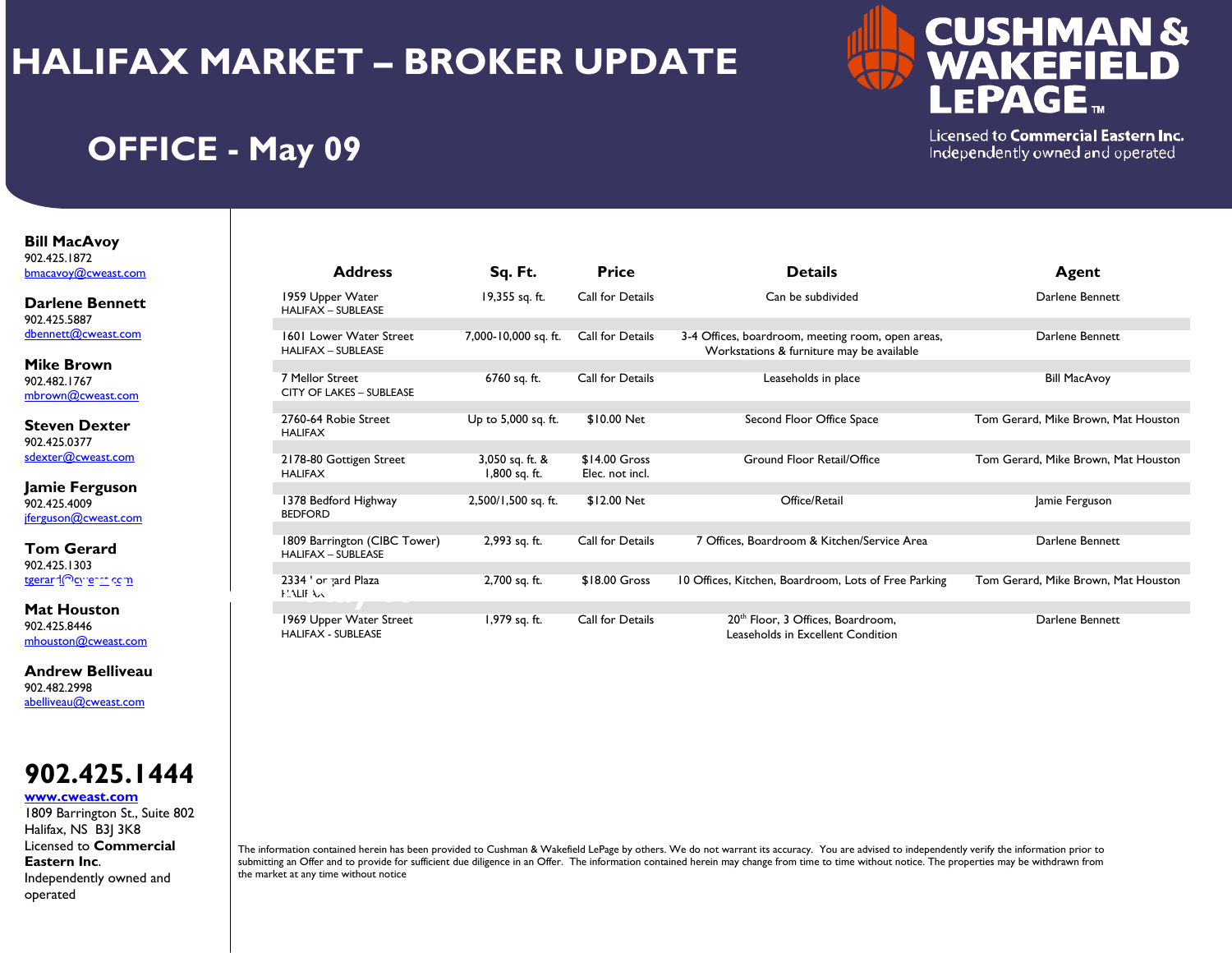## **HALIFAX MARKET – BROKER UPDATE**



Licensed to Commercial Eastern Inc. Independently owned and operated

#### **Bill MacAvoy**  902.425.1872 bmacavoy@cweast.com

**Darlene Bennett**902.425.5887 dbennett@cweast.com

**Mike Brown**902.482.1767 mbrown@cweast.com

**Steven Dexter**902.425.0377 sdexter@cweast.com

**Jamie Ferguson** 902.425.4009 jferguson@cweast.com

**Tom Gerard**902.425.1303 tgerard@cweast.com

**Mat Houston**902.425.8446 mhouston@cweast.com

**Andrew Belliveau**902.482.2998 abelliveau@cweast.com



#### **www.cweast.com**

1809 Barrington St., Suite 802 Halifax, NS B3J 3K8 Licensed to **Commercial Eastern Inc**. Independently owned and operated

| <b>Address</b>                                | Sq. Ft.                                        | <b>Price</b>                | <b>Details</b>                                         | Agent<br>Tom, Gerard, Mike Brown, Mat Houston |  |
|-----------------------------------------------|------------------------------------------------|-----------------------------|--------------------------------------------------------|-----------------------------------------------|--|
| 2 Cook Road<br><b>BRIDGEWATER</b>             | 44,750 sq. ft.                                 | \$1,250,000                 | Former ECI Medical Manufacturing Facility              |                                               |  |
| 19 Fielding Ave<br><b>BURNSIDE - SUBLEASE</b> | 18,133 sq. ft.                                 | \$6.25 Net                  | 20' Ceilings in Warehouse                              | Tom Gerard, Mike Brown, Mat Houston           |  |
| 187 Ketch Harbour Road<br><b>HALIFAX</b>      | 16,665 sq. ft./ 4.24<br>Acres                  | \$2,000,000                 | I Private Residence, 3 Commercial/Industrial Buildings | Tom Gerard, Mike Brown, Mat Houston           |  |
| <b>Walker Avenue</b><br><b>SACKVILLE</b>      | 3360                                           | \$9.00 Net                  | Warehouse                                              | Andrew Belliveau                              |  |
| 391 Harold Whynot Road<br><b>BRIDGEWATER</b>  | 8,949 sq. ft.                                  | \$990,000                   | Auto Dealership Property                               | Tom Gerard, Mike Brown, Mat Houston           |  |
| 98 Parkway Drive<br><b>TRURO</b>              | Bldg A: 5,600 sq. ft.<br>Bldg B: 1,300 sq. ft. | \$7.50 Net                  | Office/Warehouse with 12 Loading Doors                 | Darlene Bennett                               |  |
| 61 Raddall Ave<br><b>BURNSIDE</b>             | 4,164 sq. ft.                                  | \$6.65 Net                  | Large Finished Office, I Bay                           | Jamie Ferguson                                |  |
| 793 Main Street<br><b>DARTMOUTH</b>           | 2,780 sq. ft.                                  | \$425,000                   | 2,000 sq. ft. Warehouse $+ 780$ sq. ft. home           | Tom Gerard, Mike Brown, Mat Houston           |  |
| 31 Raddall Ave<br><b>HALIFAX</b>              | 2,565 sq. ft.                                  | \$7.00 Net                  | Industrial Flex, Grade Loading Door                    | Tom Gerard, Mike Brown, Mat Houston           |  |
| 23 Chambers Road<br><b>PARRSBORO</b>          | 2,400 sq. ft.                                  | \$10.00 Net<br>or \$250,000 | Grade Loading Door, 14' Warehouse Ceiling              | Darlene Bennett                               |  |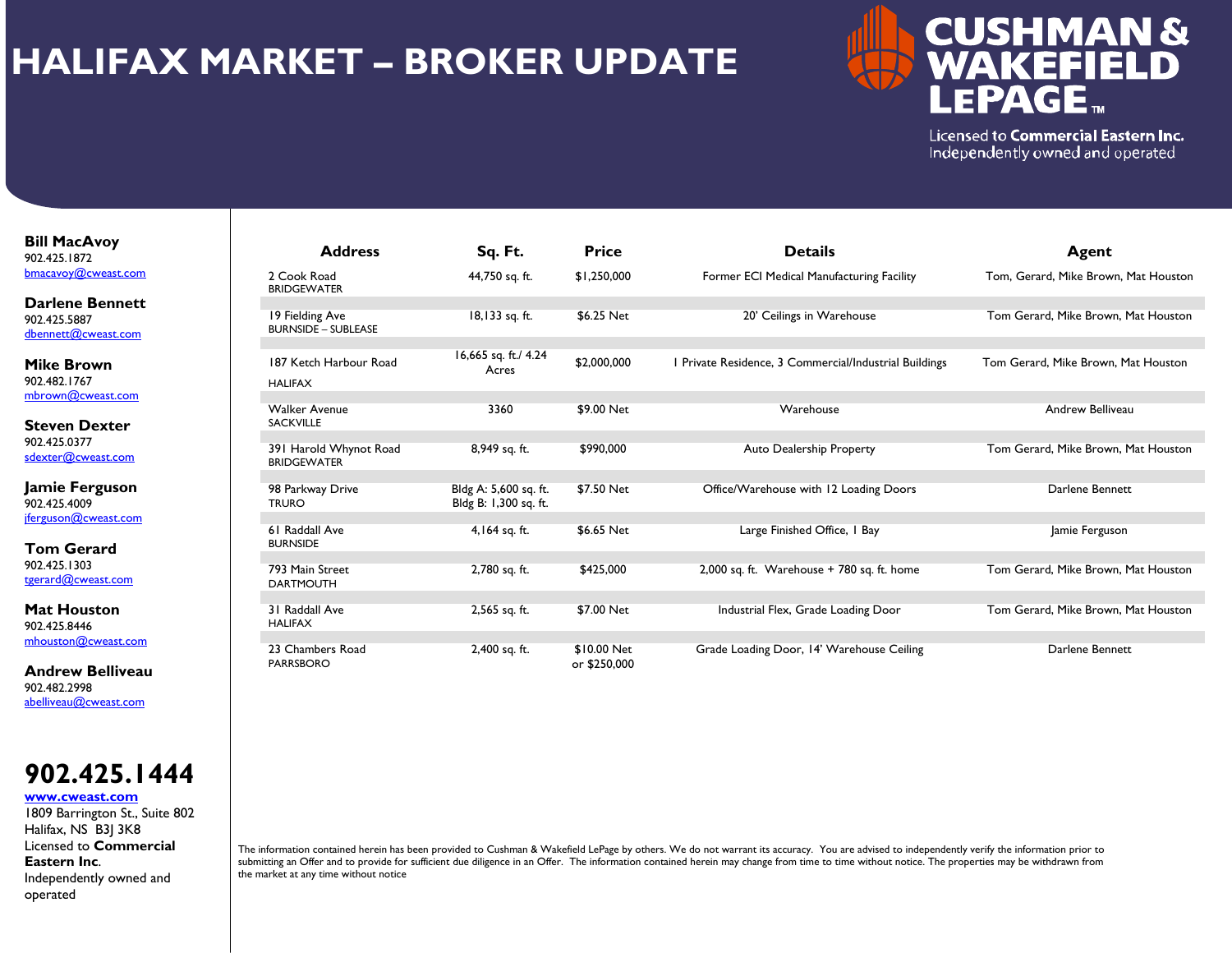# **HALIFAX MARKET – BROKER UPDATE INVESTMENT - May 09**



Licensed to Commercial Eastern Inc. Independently owned and operated

### **Bill MacAvoy**  902.425.1872 bmacavoy@cweast.com

**Darlene Bennett**902.425.5887 dbennett@cweast.com

**Mike Brown**902.482.1767 mbrown@cweast.com

**Steven Dexter**902.425.0377 sdexter@cweast.com

**Jamie Ferguson** 902.425.4009 jferguson@cweast.com

**Tom Gerard**902.425.1303 tgerard@cweast.com

**Mat Houston**902.425.8446 mhouston@cweast.com

**Andrew Belliveau**902.482.2998 abelliveau@cweast.com

### **902.425.1444**

#### **www.cweast.com**

1809 Barrington St., Suite 802 Halifax, NS B3J 3K8 Licensed to **Commercial Eastern Inc**. Independently owned and operated

| <b>Address</b>                               | Sq. Ft.            | <b>Price</b> | <b>Details</b>                                      | Agent                               |
|----------------------------------------------|--------------------|--------------|-----------------------------------------------------|-------------------------------------|
| 306-322 Jennifer Street<br>SUMMERSIDE, PEI   | 48 Unit Apartment  | \$2,520,000  | $4 \times 12$ Unit Walk-Up                          | Tom Gerard, Mike Brown, Mat Houston |
| 264 Herring Cove Road<br><b>HALIFAX</b>      | 43,000 sq. ft.     | \$2,200,000  | Office/Industrial                                   | Jamie Ferguson                      |
| 420 & 432 Jubilee Road<br><b>BRIDGEWATER</b> | x 24 Unit Apt Bldg | \$2,150,000  | 3 Storey Wood Frame Walk-Up                         | Tom Gerard, Mike Brown, Mat Houston |
| 1594 Truro Road<br><b>HILDEN</b>             | 24 Unit Apartment  | \$1,275,000  | Close to Hilden Elementary                          | Tom Gerard, Mike Brown, Mat Houston |
| 149 Main Street<br><b>LIVERPOOL</b>          | 11,554 sq. ft.     | \$650,000    | 17 Residential Units, 2 Ground Flr Commercial Units | Tom Gerard, Mike Brown, Mat Houston |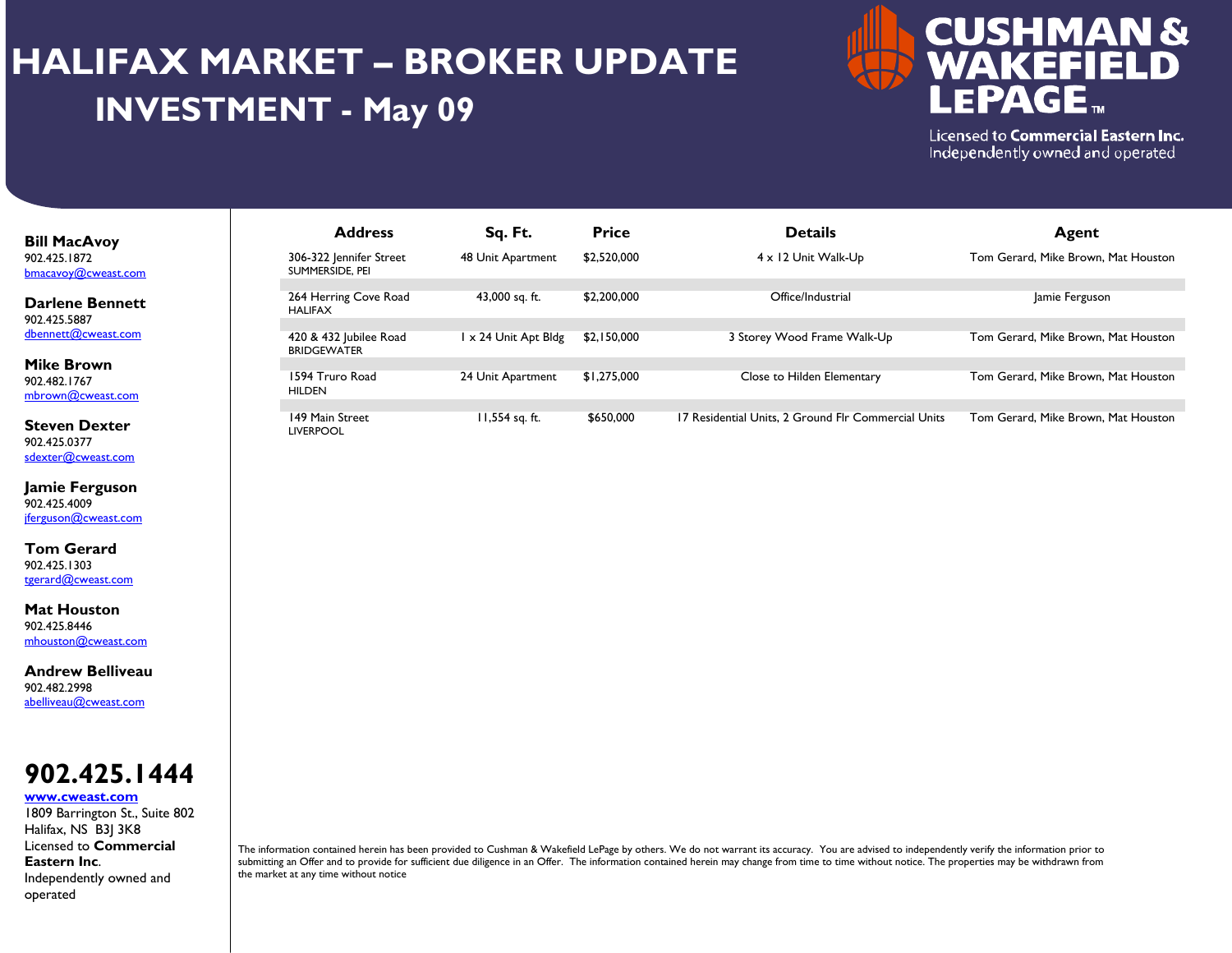# **HALIFAX MARKET – BROKER UPDATE COMMERCIAL/RETAIL - May 09**



Licensed to Commercial Eastern Inc. Independently owned and operated

| <b>Bill MacAvoy</b> |
|---------------------|
| 902.425.1872        |
| bmacavoy@cweast.com |

**Darlene Bennett**902.425.5887 dbennett@cweast.com

**Mike Brown**902.482.1767 mbrown@cweast.com

**Steven Dexter**902.425.0377 sdexter@cweast.com

**Jamie Ferguson** 902.425.4009 jferguson@cweast.com

**Tom Gerard**902.425.1303 tgerard@cweast.com

**Mat Houston**902.425.8446 mhouston@cweast.com

**Andrew Belliveau**902.482.2998 abelliveau@cweast.com

**902.425.1444**

#### **www.cweast.com**

1809 Barrington St., Suite 802 Halifax, NS B3J 3K8 Licensed to **Commercial Eastern Inc**. Independently owned and operated

| <b>Address</b>                                   | Sq. Ft.                          | <b>Price</b>               | <b>Details</b>                                                          | Agent                               |  |
|--------------------------------------------------|----------------------------------|----------------------------|-------------------------------------------------------------------------|-------------------------------------|--|
| 445 Sackville Drive<br><b>LOWER SACKVILLE</b>    | 4,000 sq. ft.                    | \$18.00<br>semi-gross      | Commercial/Retail/Office                                                | Tom Gerard, Mike Brown, Mat Houston |  |
| 3600 Kempt Road<br><b>HALIFAX</b>                | 1,475 sq. ft.<br>& 2,900 sq. ft. | \$10.00 Net                | 2 Storey Office/Retail, Many Suites Available                           | Tom Gerard, Mike Brown, Mat Houston |  |
| 332 Willow Street<br><b>TRURO</b>                | 2,548 sq. ft.<br>& 1,511 sq. ft. | \$17.00 net<br>\$15.00 Net | Commercial/Retail/Office                                                | Tom Gerard, Mike Brown, Mat Houston |  |
| 568 Prince Street<br><b>TRURO</b>                | 1,850 sq. ft.                    | \$16.00 Gross              | <b>Ground Floor Commercial</b>                                          | Tom Gerard, Mike Brown, Mat Houston |  |
| 5288 St. Margaret's Bay Road<br><b>TANTALLON</b> | 900 sq. ft.                      | \$21.00 Net                | Ground Level Retail/Commercial                                          | Tom Gerard, Mike Brown, Mat Houston |  |
| Barrington Place (Sublet)<br><b>HALIFAX</b>      | 892 sq. ft.                      | \$10.00 Net                | Retail                                                                  | Jamie Ferguson                      |  |
| 188 Robie Street<br><b>TRURO</b>                 | 8,692 sq. ft.                    | \$475,000                  | Retail / Commercial building                                            | Tom Gerard, Mike Brown, Mat Houston |  |
| 122 Main Street<br><b>DARTMOUTH</b>              | 9,168 sq. ft.                    | \$775,000                  | 2 Storey Commercial / Retail with Attached<br><b>Warehouse Facility</b> | Tom Gerard, Mike Brown, Mat Houston |  |
| 8961 Commercial Street<br><b>NEW MINAS</b>       | 18,574 sq. ft.                   | \$625,000                  | 2 Storey Commercial / Retail with Attached<br><b>Warehouse Facility</b> | Tom Gerard, Mike Brown, Mat Houston |  |
| 187 Ketch Harbour Road<br><b>HALIFAX</b>         |                                  | \$2,000,000                | Mixed Residential / Commercial                                          | Tom Gerard, Mike Brown, Mat Houston |  |
| 90 Simmonds Drive                                | 10,650 sq. ft.                   | \$824,700                  | 2 Storey Office / Warehouse Facility                                    | Tom Gerard, Mike Brown, Mat Houston |  |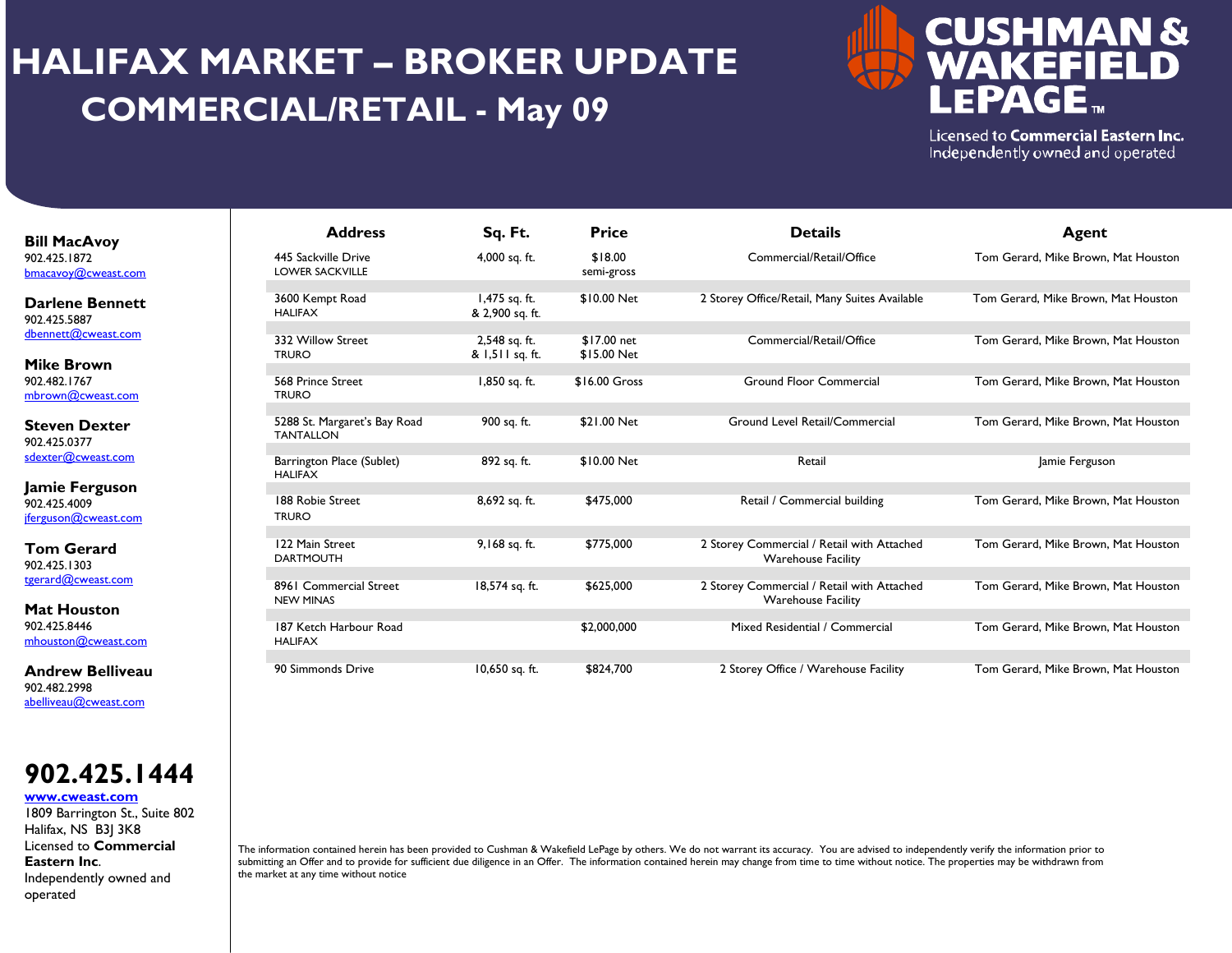# **HALIFAX MARKET – BROKER UPDATE LAND - May 09**



Licensed to Commercial Eastern Inc. Independently owned and operated

| <b>Bill MacAvoy</b><br>902.425.1872<br>bmacavoy@cweast.com | <b>Address</b><br>Bell Boulevard<br><b>ENFIELD</b> | Sq. Ft.<br>II8 Acres | <b>Price</b><br>\$1,080,000 | <b>Details</b><br>Undeveloped Highway Frontage | Agent<br>Tom Gerard, Mike Brown, Mat Houston |
|------------------------------------------------------------|----------------------------------------------------|----------------------|-----------------------------|------------------------------------------------|----------------------------------------------|
| <b>Darlene Bennett</b>                                     | <b>Bell Boulevard</b><br><b>ENFIELD</b>            | I I0 Acres           | \$880,000                   | Opposite Adesa                                 | Tom Gerard                                   |
| 902.425.5887<br>dbennett@cweast.com                        | Montague Lands<br>MONTAGUE GOLD MINES              | 14.81 Acres          | \$335,00                    | Undeveloped Residential Lands                  | Tom Gerard, Mike Brown, Mat Houston          |

**Mike Brown**902.482.1767 mbrown@cweast.com

**Steven Dexter**902.425.0377 sdexter@cweast.com

**Jamie Ferguson** 902.425.4009 jferguson@cweast.com

**Tom Gerard**902.425.1303 tgerard@cweast.com

**Mat Houston**902.425.8446 mhouston@cweast.com

**Andrew Belliveau**902.482.2998 abelliveau@cweast.com



#### **www.cweast.com**

1809 Barrington St., Suite 802 Halifax, NS B3J 3K8 Licensed to **Commercial Eastern Inc**. Independently owned and operated